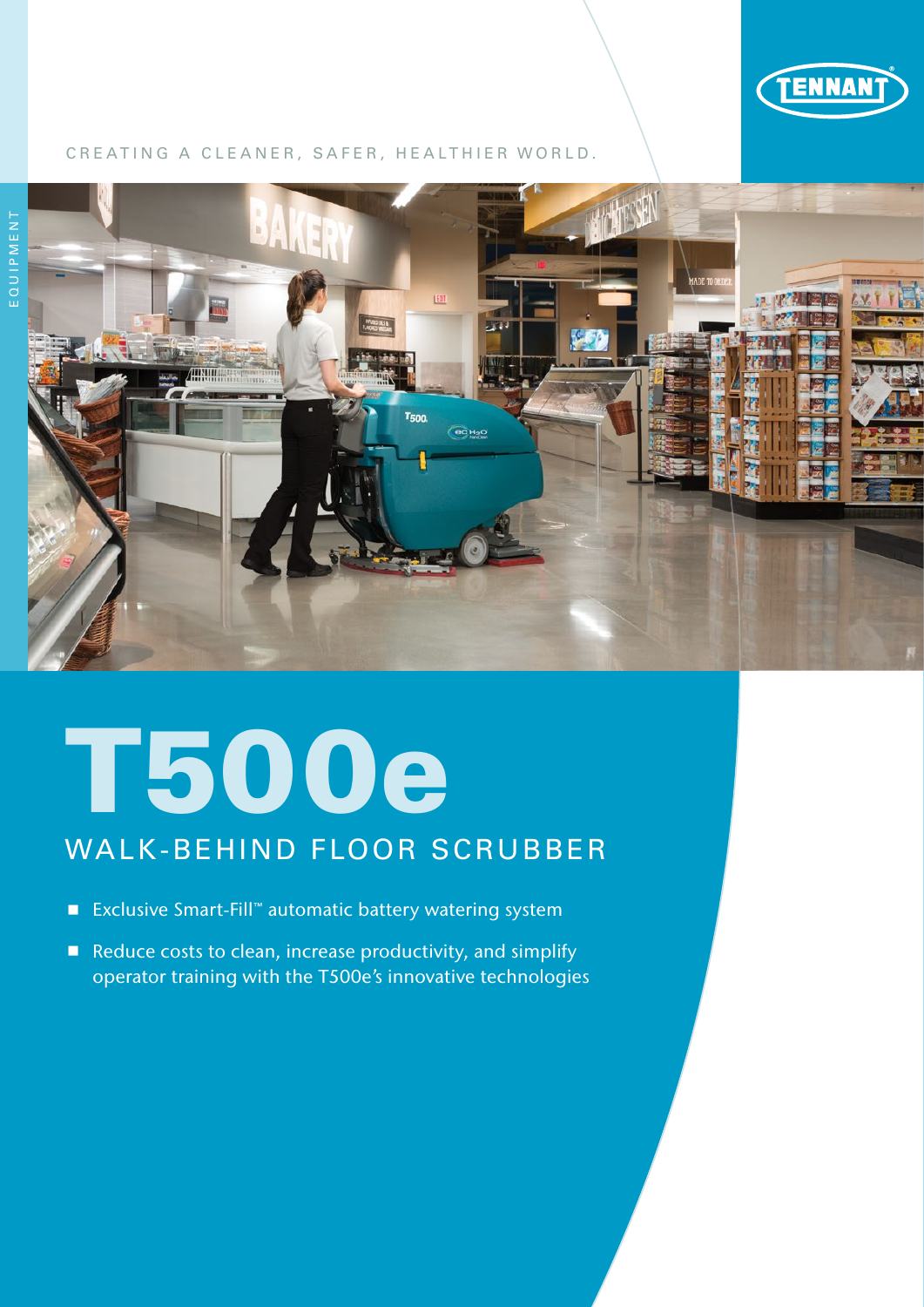#### IMPROVE THE EFFECTIVENESS OF YOUR CLEANING RESOURCES, INVESTMENTS, AND OPERATIONS WITH A NEW SUITE OF TECHNOLOGIES



- Reduce costs to clean, increase productivity, and simplify operator training with the T500e's suite of innovative technologies, such as optional ec-H2O NanoClean® technology, IRIS® Asset Manager, or Smart-Fill™ automatic battery watering.
- **Effectively remove floor finish without expensive stripping chemicals and** improve cleaning performance with the orbital cleaning head option, featuring optimal down pressure and high RPMs.
- Reduce risk of slips and falls with a redesigned squeegee and integrated p-trap that improves water pick up and prevents water from dripping on the floor after cleaning.
- Reduce the risk of contact with dirty recovery water and decrease the need for secondary cleaning operations caused from spills with optional flow control valve.
- Charge batteries safely with the lid closed with on-board charger fan and integrated venting.
- $\blacksquare$  Help prevent breakdowns and simplify preventative maintenance and training requirements with yellow touch points.

#### INNOVATIVE, EXCLUSIVE TECHNOLOGIES



Smart-Fill™ makes battery maintenance safer by removing the task of checking, opening, and filling flooded batteries.



Increase productivity, reduce cost to clean and make informed decisions with intelligent insights from IRIS® Asset Manager.



ec-H2O NanoClean® technology electrically converts water into an innovative cleaning solution that cleans effectively, saves money, improves safety, and reduces environmental impact compared to daily cleaning floor chemicals and methods.+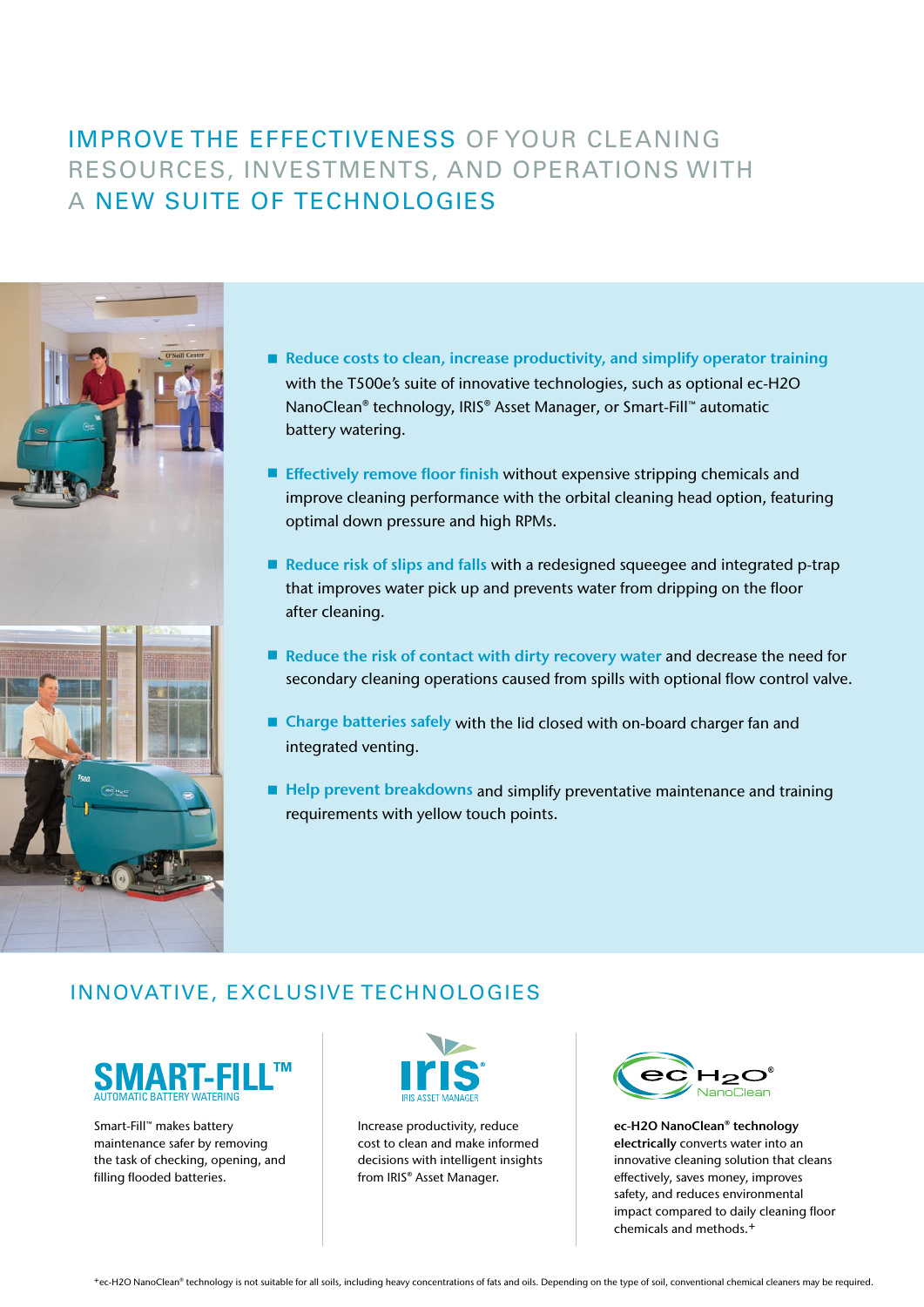#### INSIDE THE

# T500e



Optional Smart-Fill™ technology prevents operators from using scrubbing functions on dry batteries and a control panel alert notifies operators when the distilled water tank is low

Orbital scrubbing is ideal for daily cleaning or chemical-free floor finish removal.

gimbal mount heads



#### TENNANT*TRUE*® PARTS, SERVICE AND FINANCE SOLUTIONS

- Reduce rework, labor and safety costs by using only Tennant*True* parts and service.
- **Leverage the knowledge and** experience of over 450+ factory-direct Tennant service representatives that utilize only Tennant*True* parts to ensure optimal cleaning performance.
- Select from a wide array of Tennant*True* service plans designed to meet your cleaning equipment needs – whether that includes peace of mind and budget control, speed of response or uptime.
- **Simplify budgeting by bundling** Tennant*True* service plans, including parts, into the purchase or financing of your machine.